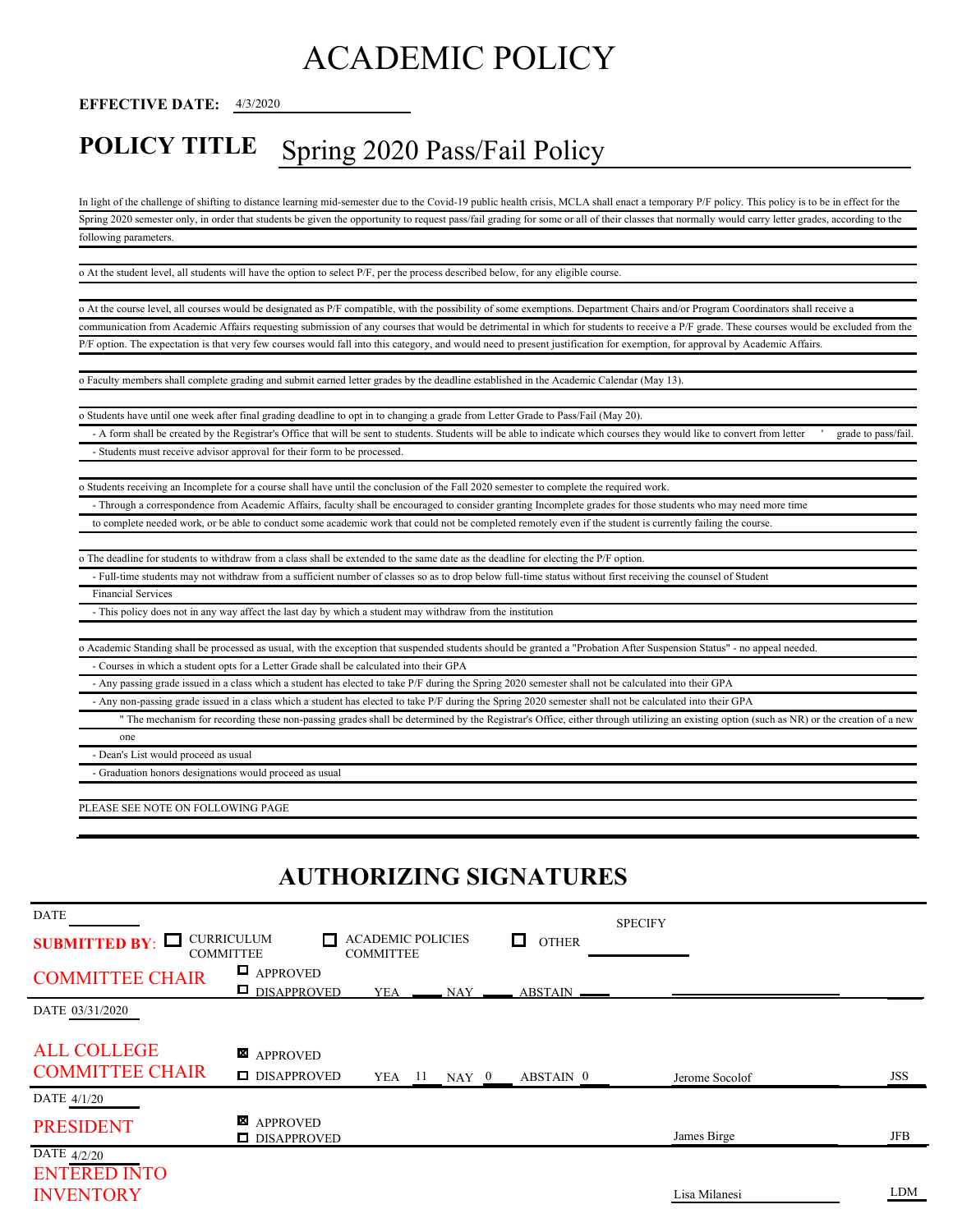NOTE - This policy was developed through the prescribed governance committee process, and much of the language was drafted by the Academic Policies Committee. However, this version approved by ACC differs from the version approved by APC, and as such the Chair of APC has opted not to sign this form. The Chair of APC acknowledges the need for and consents to this change in protocol in the interest of enacting the policy with all possible urgency.